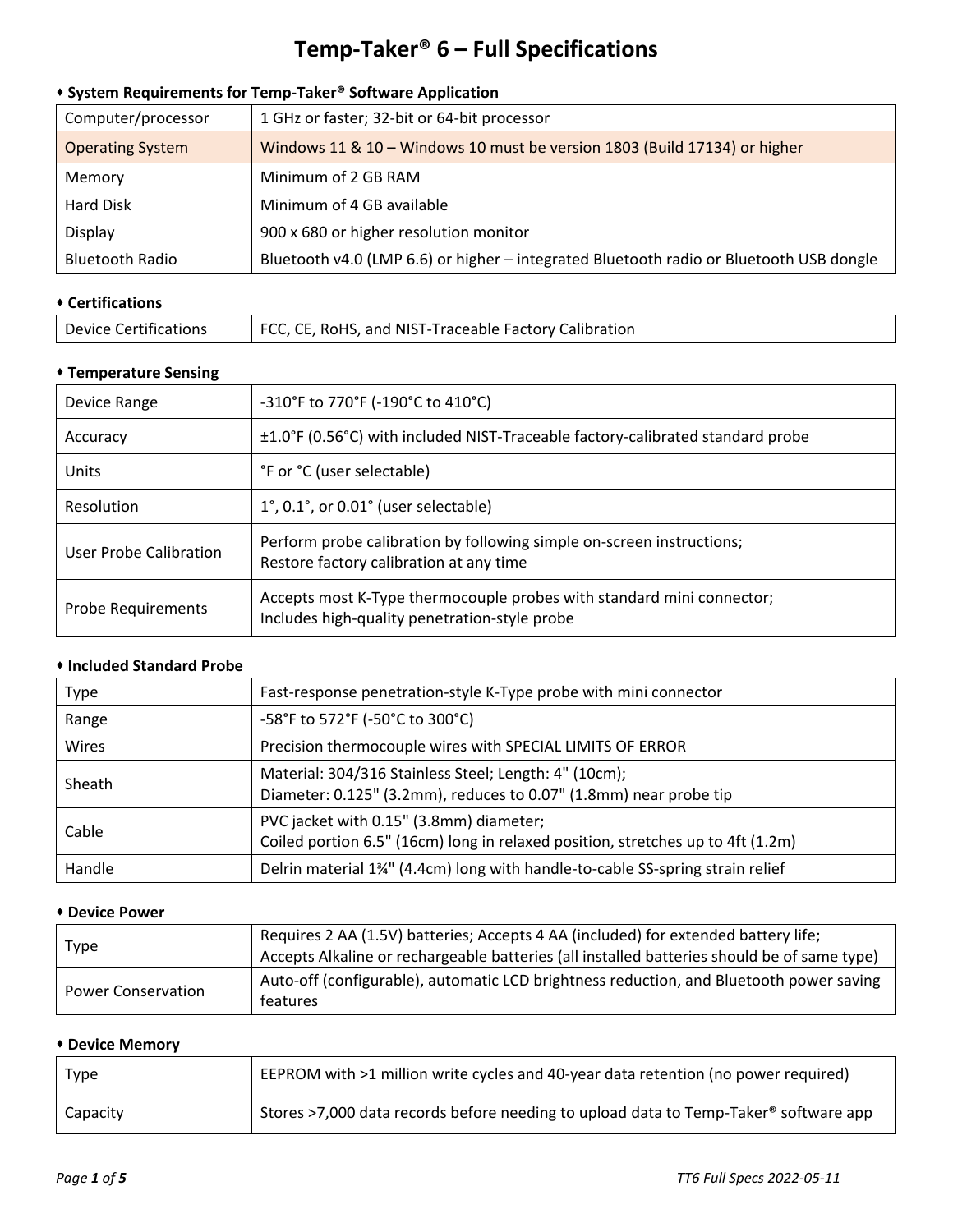## ⬧ **Mechanical**

| <b>Impact Resistance</b>    | Tough thermoplastic polymer blend easily endures 6-ft drops onto concrete; Rubber boot<br>accessory enhances impact resistance                                     |
|-----------------------------|--------------------------------------------------------------------------------------------------------------------------------------------------------------------|
| <b>Water Resistance</b>     | Protective coating encases internal electronics making device immune to high-humidity<br>environments and splash resistant (IP54)                                  |
| Keypad                      | Each keypad button uses a Snaptron RK-series metal dome (5,000,000 cycles each)                                                                                    |
| Probe Storage               | Integrated probe storage compartment protects probe shaft and tip when not in use;<br>Easy access to compartment interior facilitates periodic cleaning/sanitizing |
| <b>Probe Connector</b>      | Compartment protects probe connector when device is dropped or cable is pulled hard                                                                                |
| Magnetic Attachment         | Equipped with two 0.6" (15mm) diameter neodymium magnets for easy and secure<br>attachment to flat steel surfaces                                                  |
| <b>Other Attachment</b>     | Integrated wall mounting and lanyard/hook holder features                                                                                                          |
| <b>Rubber Feet</b>          | 4 neoprene rubber feet prevent sliding on inclined surfaces                                                                                                        |
| <b>Device Dimensions</b>    | 3.8 W x 5.6 H x 1.1 D inches (97 x 142 x 28 mm) - dimensions do not include probe                                                                                  |
| Weight                      | $0.46$ lb (210g) – without probe and batteries                                                                                                                     |
| Display                     | 2.8" (1.5mm) monochrome graphical LCD with 128 x 64 pixels                                                                                                         |
| <b>Operating Temp Range</b> | -4°F to 158°F (-20°C to 70°C)                                                                                                                                      |

## ⬧ **Device Bluetooth Radio**

| <b>SIG Specification</b>          | v5.0 BLE Core Specification – backward compatible down to v4.0 (LMP 6.6) |
|-----------------------------------|--------------------------------------------------------------------------|
| <b>Transceiver Certifications</b> | FCC, ISED, CE, KCC, NCC and SRRC                                         |
| Range                             | Up to 50 meters                                                          |
| <b>ISM Band</b>                   | 2.402 to 2.480 GHz Operation                                             |
| Channels                          | $0 - 39$                                                                 |
| RX Sensitivity / TX Power         | $-90$ dBm $/0$ dBm                                                       |

## ⬧ **General Device Features**

| <b>Wireless Communication</b> | All communication between handheld devices and the PC Temp-Taker® application is<br>performed via Bluetooth; While a Bluetooth connection is maintained, all device<br>generated data is automatically uploaded to the PC Temp-Taker <sup>®</sup> application     |
|-------------------------------|-------------------------------------------------------------------------------------------------------------------------------------------------------------------------------------------------------------------------------------------------------------------|
| <b>Fast Scrolling</b>         | Performs fast scrolling through long lists (20 items/second);<br>Shortcut keys advance from first item to last item and from last item to first item                                                                                                              |
| Audio/Visual Alarms           | Audio/visual alarm notification provided by 2 internal buzzers (generating a combined<br>minimum SPL of >100dBA at 10CM) and 2 orthogonally positioned LEDs                                                                                                       |
| <b>Timers</b>                 | 3 independent Timers (countdown or count up);<br>Countdown timers can be set up to 9,999h 99m 00s;<br>Countdown timers have reset memory with optionally enabled auto-reset;<br>Each Timer can be assigned a custom name (e.g. "Misc.", "Half-n-Half", "2% Milk") |
| <b>Spot Check Temps</b>       | Large-display/free-running digital thermometer with optionally enabled Statistics Mode<br>which displays continuously-updating MAX/AVG/MIN temperature readings                                                                                                   |
| Auto Flip                     | Automatically flips display content upside down depending on the physical orientation of<br>the device; Allows for one-handed operation (designed to work with rubber boot or non-<br>cabled probe accessories)                                                   |
| Clock Mode                    | Large-display digital clock with day-of-week and date; AM/PM or 24-hour modes                                                                                                                                                                                     |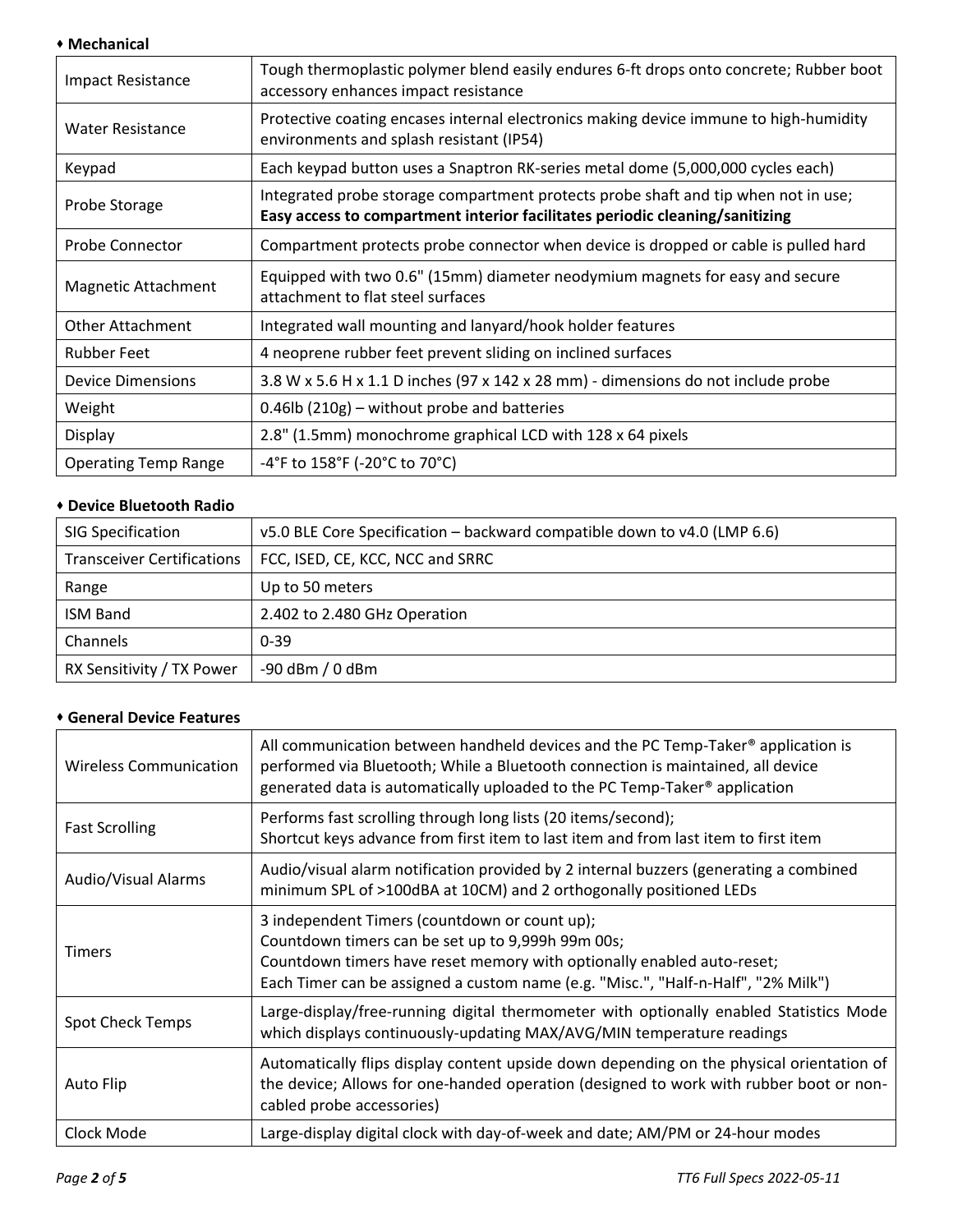## ⬧ **Special Features**

| Designed for HACCP<br>Documentation                 | Support for 5 common food-safety documentation practices/processes used in HACCP (see<br>HACCP Functionality section below)                                                                                                                                                                                                                                                                                                        |
|-----------------------------------------------------|------------------------------------------------------------------------------------------------------------------------------------------------------------------------------------------------------------------------------------------------------------------------------------------------------------------------------------------------------------------------------------------------------------------------------------|
| Automatic Software &<br><b>Firmware Updates</b>     | Application software and device firmware updates are received automatically via the<br>Internet; Benefit from new features and enhancements as well as fixes                                                                                                                                                                                                                                                                       |
| <b>ITD Cloud Portal</b><br>Data Service             | Optional subscription-based service that sends your device-generated data securely to the<br>ITD Cloud Portal where you can easily consolidate, view, and analyze your data from any<br>device via the Internet                                                                                                                                                                                                                    |
| <b>SFTP Mode</b>                                    | When enabled, your device-generated data is securely sent to your own SFTP server; Allows<br>the integration of the Temp-Taker® system into your own custom data reporting service                                                                                                                                                                                                                                                 |
| <b>Custom Data Report Tabs</b>                      | Create and customize up to 50 report tabs to display/export/print only the data of interest;<br>Each report tab has its own dedicated date scope and configurable data filters; Show/hide<br>and reposition any data column; Related events can be automatically grouped together in<br>the correct sequence (even if other events were logged within the same time frame); Print<br>or export reports in PDF, CSV, or XML formats |
| <b>Auto-Generated Reports</b>                       | Configure multiple PDF reports to be automatically generated at periodic intervals; Reports<br>can be saved to disk and/or emailed; If reports are saved, they can be saved on the machine<br>hosting the Temp-Taker® application, a network location, or the cloud                                                                                                                                                                |
| <b>Insufficient Activity</b><br>Notifications (IAN) | Automatically send email and/or mobile-phone text messages when temps or question<br>checklists have not been started or completed by a certain time of the day                                                                                                                                                                                                                                                                    |
| Headquarter Control of<br><b>Device Settings</b>    | Update device settings at satellite locations (e.g. an entire restaurant chain) using Auto<br>Import; Usage requires a local network or cloud storage folder (e.g. OneDrive)                                                                                                                                                                                                                                                       |
| Auto Temp                                           | When enabled, the device detects when the probe tip is inserted into product and<br>automatically takes its temp; Thereafter, the device detects when probe tip is removed<br>from product and automatically saves data (when appropriate)                                                                                                                                                                                         |
| <b>Keypad Temp</b><br><b>Measurement Option</b>     | Temp measurements are normally taken using the attached probe, but can be optionally<br>recorded via keypad entry for select items                                                                                                                                                                                                                                                                                                 |
| <b>Fast Temperatures</b>                            | Proprietary temperature stability-detection algorithm produces measurements in as fast<br>as 2s (with fast-response probe); Accommodates fast-response or medium probe types                                                                                                                                                                                                                                                       |
| <b>False Measurement</b><br>Detection               | Probe-temperature monitoring algorithm detects and flags temperature measurement<br>falsifications                                                                                                                                                                                                                                                                                                                                 |
| Insufficient Time Lapse<br>Detection                | Background algorithm monitors the elapsed time between each In-Range food<br>temperature measurement; Measurements that occur too quickly one after the other are<br>flagged; This feature helps supervisors identify workers that do not clean the probe<br>between each measurement                                                                                                                                              |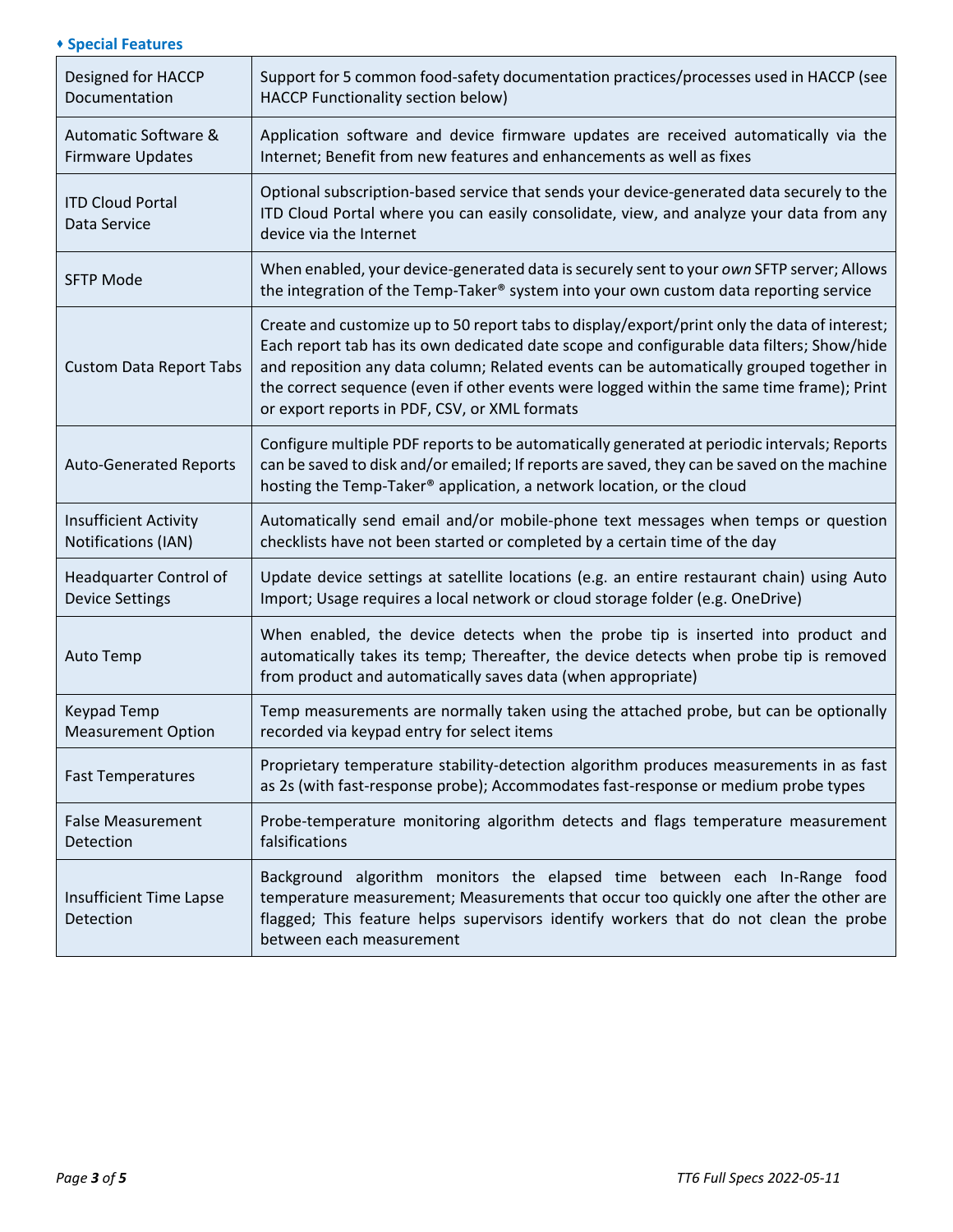#### ⬧ **HACCP Functionality**

| Hot/Cold Holding                                                                    | Measure/record temperatures of food in Hot/Cold Holding lines; Device automatically<br>evaluates if the temperature is within the applicable safe zone; If the temperature is Out of<br>Range, Corrective Options are provided; Key specifications:<br>Up to 100 custom Safe Holding Zones can be created<br>$\bullet$<br>Each zone can be assigned customizable Corrective Options<br>Up to 40 custom Corrective Options can be created, each with up to two custom<br>135-character User Directives and the following Corrective Session parameters:<br>Start/continue session?<br>$\circ$<br>Session duration (e.g. 30 minutes)<br>$\circ$<br>Require supervisor PIN?<br>$\circ$<br>Enable one or two (back-to-back) Corrective Sessions<br>Enable session-expiration Reminder Alarms (customizable)                                                                                                                                                                                                                                                                                                                                |
|-------------------------------------------------------------------------------------|----------------------------------------------------------------------------------------------------------------------------------------------------------------------------------------------------------------------------------------------------------------------------------------------------------------------------------------------------------------------------------------------------------------------------------------------------------------------------------------------------------------------------------------------------------------------------------------------------------------------------------------------------------------------------------------------------------------------------------------------------------------------------------------------------------------------------------------------------------------------------------------------------------------------------------------------------------------------------------------------------------------------------------------------------------------------------------------------------------------------------------------|
| Cooking                                                                             | Measure/record temperatures of food undergoing Cooking; Device evaluates if the<br>temperature is within the target range; If the temperature has not reached the required<br>minimum, the food item's cooking process continues and the user is able to take more<br>temperatures on the same item later on; Optionally record out-of-range Temps                                                                                                                                                                                                                                                                                                                                                                                                                                                                                                                                                                                                                                                                                                                                                                                     |
| Cooling                                                                             | Support for the following food cooling processes: 2-stage hot-food cooling, 1-stage hot-<br>food cooling, and room-temp food cooling; Device applies the procedure of the selected<br>process when taking temperatures; Available Settings:<br>Minimum start temperature for hot-food cooling<br>Duration and target temperatures of cooling stages<br>Reminder-alarm interval (for periodic temperatures)<br>Customizable re-heat/discard-item corrective options<br>$\bullet$<br>(when hot-food is not cooling down fast enough)                                                                                                                                                                                                                                                                                                                                                                                                                                                                                                                                                                                                     |
| Time In Lieu of<br>Temperature (TILT)/<br>Time as a Public Health<br>Control (TPHC) | Support for straight TILT (TPHC) and hybrid TILT/Holding policies; Key specifications:<br>Configurable target temperature range required to start TILT Period<br>Configurable TILT Period duration<br>$\bullet$<br>Ability to log item as 'Consumed' or 'Discarded' any time during the TILT Period<br>٠<br>Reminder alarms can activate before each item's TILT Period expires<br>٠<br>Optionally record additional Temp measurements during a food item's TILT Period                                                                                                                                                                                                                                                                                                                                                                                                                                                                                                                                                                                                                                                                |
| <b>Question Checklists</b>                                                          | Up to 2,000 custom Questions can be downloaded to a device, where:<br>Each Question has the following components:<br>Short Name (up to 21 characters)<br>$\circ$<br>Full Question (up to 135 characters)<br>$\circ$<br>Optional Additional Comment (up to 135 characters)<br>$\circ$<br>Each Question is assigned one of the following answer types:<br>Yes/No<br>$\circ$<br>Custom single answer (select from up to 10 custom 21-character answers)<br>O<br>Custom multiple answers (more than one answer can be selected)<br>O<br>Temperature measurement (i.e. 'Question' is answered by taking a Temp)<br>$\circ$<br>Date (e.g. May 5, 2022)<br>$\circ$<br>Numeric (e.g. 150 PPM or 90%); Range: -32,767 to 32,767<br>$\circ$<br>The next Question to display can depend on the answer to the current Question<br>(allows displaying custom corrective-action directives after an undesired answer)<br>Each Question can optionally:<br>Designate a desired/undesired answer; Undesired answers are flagged<br>$\circ$<br>Activate an audio/visual alert when 'Question' is displayed<br>O<br>Log or not log the answer<br>$\circ$ |